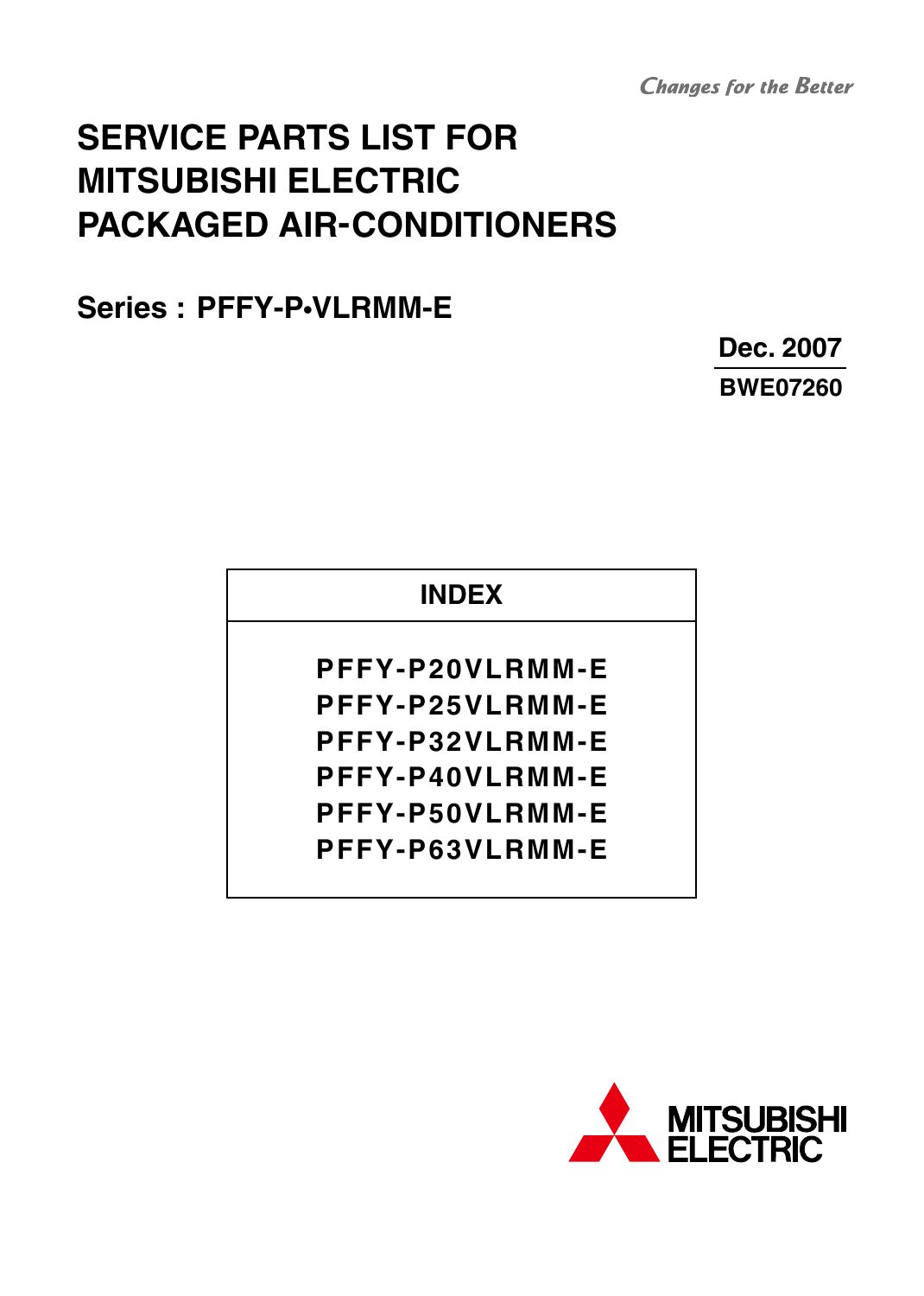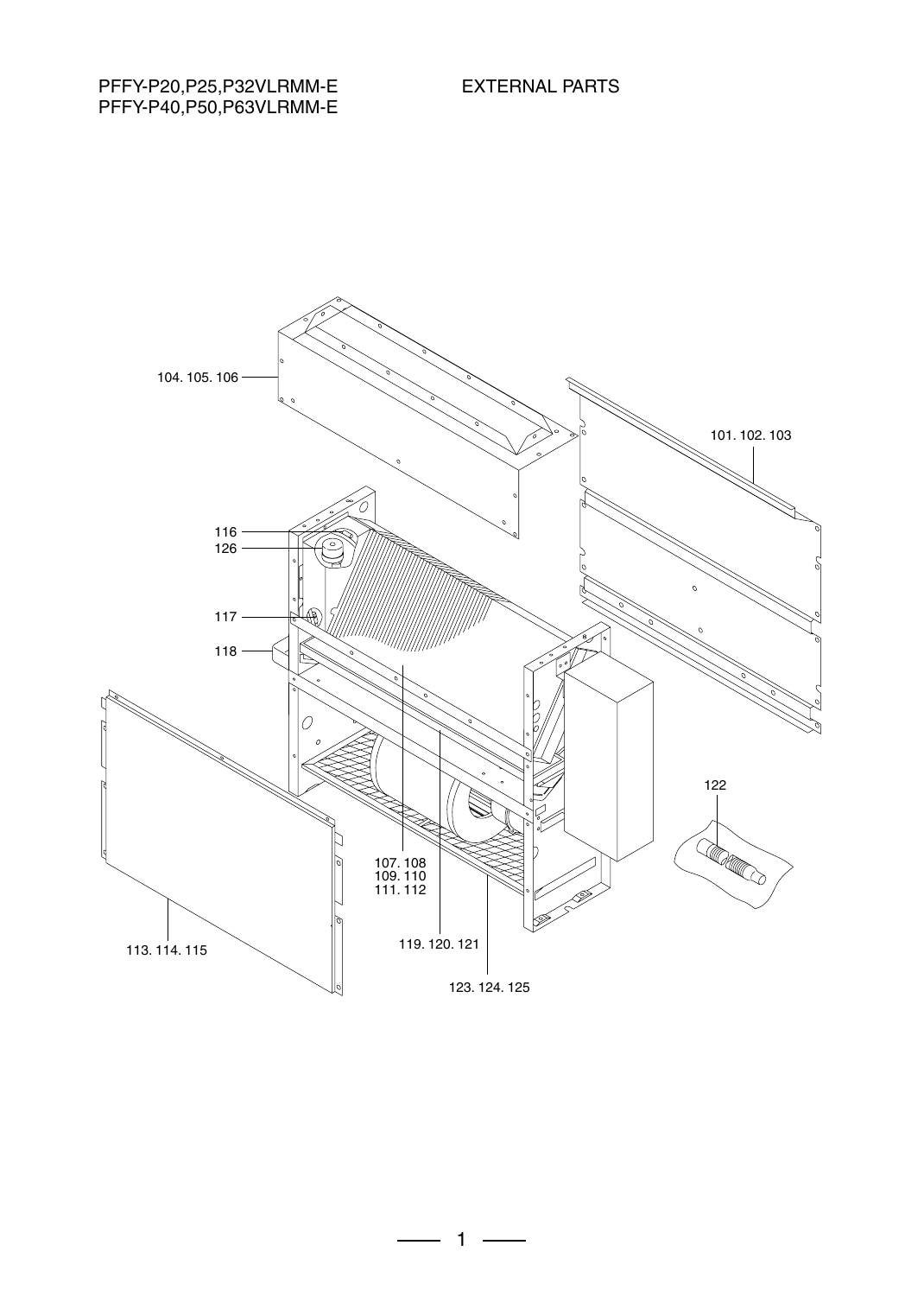#### PFFY-P20,P25,P32VLRMM-E PFFY-P40,P50,P63VLRMM-E

### EXTERNAL PARTS

| No. | Part No.    |   | G: RoHS Apply Only<br>W: RoHS Apply by Running Change<br>Part Name | Spec.                            | PFFY-P20VLRMM-E | PFFY-P25VLRMM-E | PFFY-P32VLRMM-E | PFFY-P40VLRMM-E | PFFY-P50VLRMM-E | PFFY-P63VLRMM-E | Dwg. No.    | Price | Revision History |
|-----|-------------|---|--------------------------------------------------------------------|----------------------------------|-----------------|-----------------|-----------------|-----------------|-----------------|-----------------|-------------|-------|------------------|
| 101 | R61 004 676 | G | Rear panel                                                         |                                  | 1               | $\mathbf{1}$    |                 |                 |                 |                 | KB00L281G01 |       |                  |
| 102 | R61 005 676 | G | Rear panel                                                         |                                  |                 |                 | $\mathbf{1}$    | $\mathbf{1}$    |                 |                 | KB00L281G02 |       |                  |
| 103 | R61 006 676 | G | Rear panel                                                         |                                  |                 |                 |                 |                 | 1               | 1               | KB00L281G03 |       |                  |
| 104 | R61 001 003 | G | Outlet grill                                                       |                                  | 1               | $\mathbf{1}$    |                 |                 |                 |                 | KB00L370G01 |       |                  |
| 105 | R61 002 003 | G | Outlet grill                                                       |                                  |                 |                 | 1               | $\mathbf{1}$    |                 |                 | KB00L370G02 |       |                  |
| 106 | R61 003 003 | G | Outlet grill                                                       |                                  |                 |                 |                 |                 | 1               | $\mathbf{1}$    | KB00L370G03 |       |                  |
| 107 | R61 147 480 | G | Heat exchanger assy                                                |                                  | 1               |                 |                 |                 |                 |                 | KB00A091G07 |       |                  |
| 108 | R61 148 480 | G | Heat exchanger assy                                                |                                  |                 | $\mathbf{1}$    |                 |                 |                 |                 | KB00A091G08 |       |                  |
| 109 | R61 149 480 | G | Heat exchanger assy                                                |                                  |                 |                 | 1               |                 |                 |                 | KB00A091G09 |       |                  |
| 110 | R61 150 480 | G | Heat exchanger assy                                                |                                  |                 |                 |                 | 1               |                 |                 | KB00A091G10 |       |                  |
| 111 | R61 151 480 | G | Heat exchanger assy                                                |                                  |                 |                 |                 |                 | 1               |                 | KB00A091G11 |       |                  |
| 112 | R61 152 480 | G | Heat exchanger assy                                                |                                  |                 |                 |                 |                 |                 | $\mathbf{1}$    | KB00A091G12 |       |                  |
| 113 | R61 029 111 | G | Casing assy FD                                                     |                                  | 1               | $\mathbf{1}$    |                 |                 |                 |                 | KB00B690G01 |       |                  |
| 114 | R61 030 111 | G | Casing assy FD                                                     |                                  |                 |                 | 1               | $\mathbf{1}$    |                 |                 | KB00B690G02 |       |                  |
| 115 | R61 031 111 | G | Casing assy FD                                                     |                                  |                 |                 |                 |                 | 1               | $\mathbf{1}$    | KB00B690G03 |       |                  |
| 116 | R63 367 202 | G | Thermistor                                                         | connector <black> gas</black>    | 1               | $\mathbf{1}$    | $\mathbf{1}$    | $\mathbf{1}$    | 1               | $\mathbf{1}$    | P425453X01  |       |                  |
| 117 | R63 367 203 | G | Thermistor                                                         | connector <white> liquid</white> | 1               | $\mathbf{1}$    | 1               | $\mathbf{1}$    | 1               | $\mathbf{1}$    | P425454X01  |       |                  |
| 118 | R40 025 051 | G | Drain pan 2                                                        |                                  | 1               | $\mathbf{1}$    | $\mathbf{1}$    | $\mathbf{1}$    | 1               | 1               | W356666H01  |       |                  |
| 119 | R61 001 546 | G | Drain pan assy 1                                                   |                                  | $\mathbf{1}$    | $\mathbf{1}$    |                 |                 |                 |                 | W262277G43  |       |                  |
| 120 | R61 002 546 | G | Drain pan assy 1                                                   |                                  |                 |                 | 1               | $\mathbf{1}$    |                 |                 | W262277G44  |       |                  |
| 121 | R61 003 546 | G | Drain pan assy 1                                                   |                                  |                 |                 |                 |                 | 1               | $\mathbf{1}$    | W262277G45  |       |                  |
| 122 | R40 025 049 | G | Drain hose                                                         |                                  | $\mathbf{1}$    | $\mathbf{1}$    | $\mathbf{1}$    | $\mathbf{1}$    | $\mathbf{1}$    | $\mathbf{1}$    | W356677H01  |       |                  |
| 123 | R63 2E8 500 | G | Filter                                                             |                                  | 1               | $\mathbf{1}$    |                 |                 |                 |                 | W275191G03  |       |                  |
| 124 | R63 2E9 500 | G | Filter                                                             |                                  |                 |                 | $\mathbf{1}$    | $\mathbf{1}$    |                 |                 | W275191G04  |       |                  |
| 125 | R63 3E1 500 | G | Filter                                                             |                                  |                 |                 |                 |                 | 1               | $\mathbf{1}$    | W275191G05  |       |                  |
| 126 | R61 010 401 | G | Linear expansion valve                                             | <lev>EFM-40YGMD-3</lev>          | 1               | $\mathbf{1}$    | $\mathbf{1}$    | $\mathbf{1}$    | $\mathbf{1}$    | $\mathbf{1}$    | P632459X01  |       |                  |
|     |             |   |                                                                    |                                  |                 |                 |                 |                 |                 |                 |             |       |                  |
|     |             |   |                                                                    |                                  |                 |                 |                 |                 |                 |                 |             |       |                  |
|     |             |   |                                                                    |                                  |                 |                 |                 |                 |                 |                 |             |       |                  |
|     |             |   |                                                                    |                                  |                 |                 |                 |                 |                 |                 |             |       |                  |
|     |             |   |                                                                    |                                  |                 |                 |                 |                 |                 |                 |             |       |                  |
|     |             |   |                                                                    |                                  |                 |                 |                 |                 |                 |                 |             |       |                  |
|     |             |   |                                                                    |                                  |                 |                 |                 |                 |                 |                 |             |       |                  |
|     |             |   |                                                                    |                                  |                 |                 |                 |                 |                 |                 |             |       |                  |
|     |             |   |                                                                    |                                  |                 |                 |                 |                 |                 |                 |             |       |                  |
|     |             |   |                                                                    |                                  |                 |                 |                 |                 |                 |                 |             |       |                  |
|     |             |   |                                                                    |                                  |                 |                 |                 |                 |                 |                 |             |       |                  |
|     |             |   |                                                                    |                                  |                 |                 |                 |                 |                 |                 |             |       |                  |
|     |             |   |                                                                    |                                  |                 |                 |                 |                 |                 |                 |             |       |                  |
|     |             |   |                                                                    |                                  |                 |                 |                 |                 |                 |                 |             |       |                  |
|     |             |   |                                                                    |                                  |                 |                 |                 |                 |                 |                 |             |       |                  |
|     |             |   |                                                                    |                                  |                 |                 |                 |                 |                 |                 |             |       |                  |
|     |             |   |                                                                    |                                  |                 |                 |                 |                 |                 |                 |             |       |                  |
|     |             |   |                                                                    |                                  |                 |                 |                 |                 |                 |                 |             |       |                  |
|     |             |   |                                                                    |                                  |                 |                 |                 |                 |                 |                 |             |       |                  |

 $-2$  –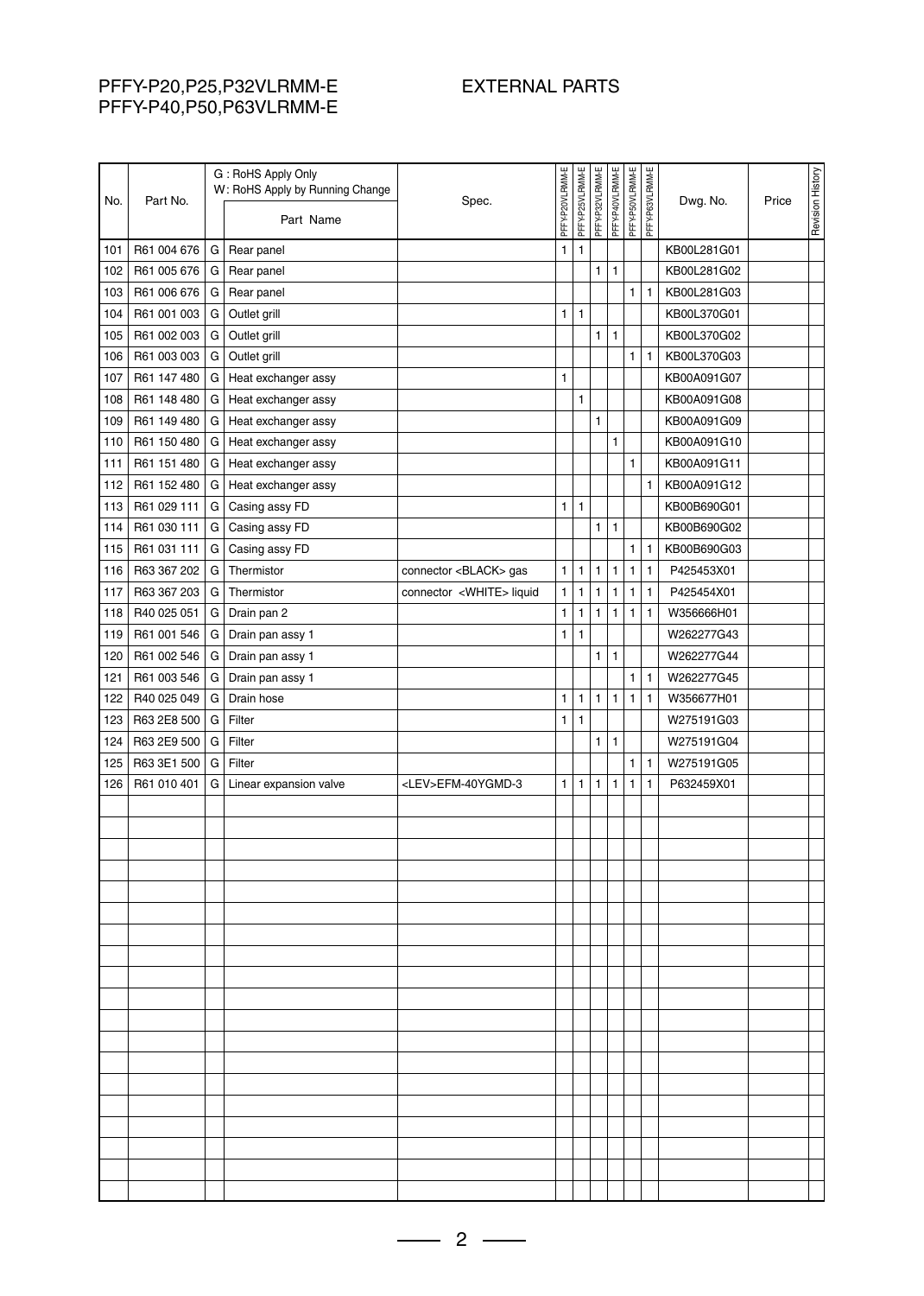#### PFFY-P20VLRMM-E PFFY-P25VLRMM-E



| No. | Part No.    |    | G: RoHS Apply Only<br>W: RoHS Apply by Running Change<br>Part Name | Spec.                       | PFFY-P20VLRMM-E         | PFFY-P25VLRMM-E |  |  | Dwg. No.    | Price | Revision History |
|-----|-------------|----|--------------------------------------------------------------------|-----------------------------|-------------------------|-----------------|--|--|-------------|-------|------------------|
| 201 | R63 652 131 |    | G   Fixing plate                                                   |                             | $\overline{\mathbf{c}}$ | $\overline{c}$  |  |  | W353715H01  |       |                  |
| 202 | R61 009 126 | G. | Fan plate                                                          |                             | 1                       | 1               |  |  | KB00B706G01 |       |                  |
| 203 | R63 045 103 | G  | Sirocco fan                                                        |                             | 1                       | 1               |  |  | W234904G01  |       |                  |
| 204 | R63 839 675 | G  | Fan cover                                                          |                             | 1                       | 1               |  |  | W234951G01  |       |                  |
| 205 | R61 049 220 | G  | Motor                                                              | <mf>96W,8P,1Phase,360V</mf> | 1                       | $\mathbf{1}$    |  |  | P780128X01  |       |                  |
| 206 | R61 011 128 | G  | Motor base                                                         |                             | $\mathbf{1}$            | $\mathbf{1}$    |  |  | KB00L364G01 |       |                  |
| 207 | R61 001 505 | G  | Rubber mount L                                                     |                             | 1                       | 1               |  |  | KB31D833H01 |       |                  |
| 208 | R61 002 505 | G  | Rubber mount R                                                     |                             | 1                       | 1               |  |  | KB31D833H02 |       |                  |
|     |             |    |                                                                    |                             |                         |                 |  |  |             |       |                  |
|     |             |    |                                                                    |                             |                         |                 |  |  |             |       |                  |
|     |             |    |                                                                    |                             |                         |                 |  |  |             |       |                  |
|     |             |    |                                                                    |                             |                         |                 |  |  |             |       |                  |
|     |             |    |                                                                    |                             |                         |                 |  |  |             |       |                  |
|     |             |    |                                                                    |                             |                         |                 |  |  |             |       |                  |
|     |             |    |                                                                    |                             |                         |                 |  |  |             |       |                  |
|     |             |    |                                                                    |                             |                         |                 |  |  |             |       |                  |
|     |             |    |                                                                    |                             |                         |                 |  |  |             |       |                  |
|     |             |    |                                                                    |                             |                         |                 |  |  |             |       |                  |
|     |             |    |                                                                    |                             |                         |                 |  |  |             |       |                  |
|     |             |    |                                                                    |                             |                         |                 |  |  |             |       |                  |

 $3 -$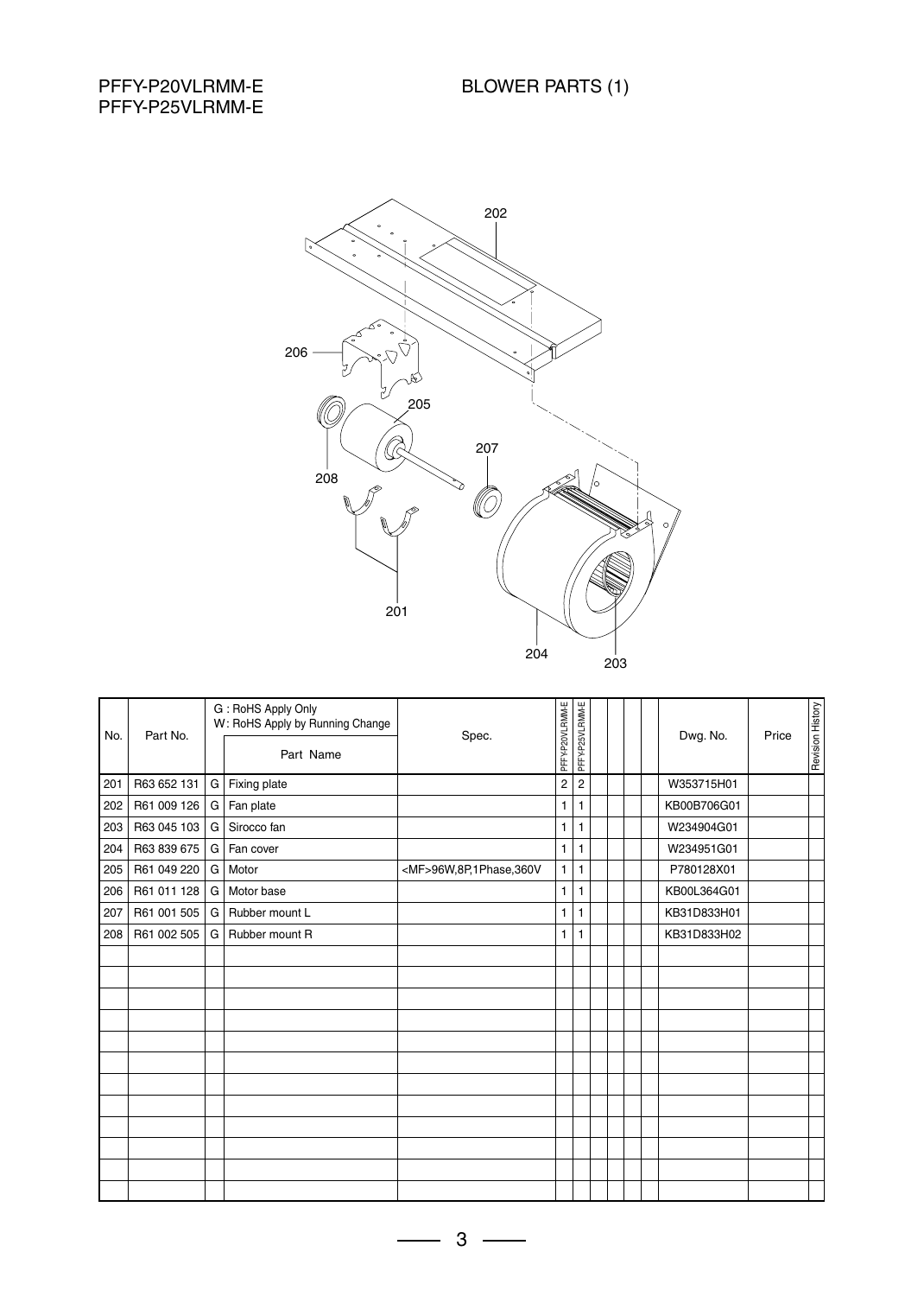BLOWER PARTS (2)

PFFY-P32,P40VLRMM-E PFFY-P50,P63VLRMM-E



| No. | Part No.    |   | G: RoHS Apply Only<br>W: RoHS Apply by Running Change<br>Part Name | Spec.                       | PFFY-P32VLRMM-E | PFFY-P40VLRMM-E | PFFY-P50VLRMM-E | PFFY-P63VLRMM-E | Dwg. No.    | Price | Revision History |
|-----|-------------|---|--------------------------------------------------------------------|-----------------------------|-----------------|-----------------|-----------------|-----------------|-------------|-------|------------------|
| 301 | R63 652 131 | G | Fixing plate                                                       |                             | $\overline{c}$  | $\overline{c}$  | $\overline{2}$  | $\overline{c}$  | W353715H01  |       |                  |
| 302 | R61 010 126 | G | Fan plate                                                          |                             | 1               | 1               |                 |                 | KB00B707G01 |       |                  |
| 303 | R61 011 126 | G | Fan plate                                                          |                             |                 |                 | $\mathbf{1}$    | 1               | KB00B707G02 |       |                  |
| 304 | R63 045 103 | G | Sirocco fan                                                        |                             | $\overline{c}$  | $\overline{c}$  | $\overline{2}$  | $\overline{2}$  | W234904G01  |       |                  |
| 305 | R63 839 675 | G | Fan cover                                                          |                             | $\sqrt{2}$      | 2               | $\overline{c}$  | $\overline{c}$  | W234951G01  |       |                  |
| 306 | R61 050 220 | G | Motor                                                              | <mf>96W,8P,1Phase,340V</mf> | 1               | 1               | 1               |                 | P780127X01  |       |                  |
| 307 | R61 011 128 | G | Motor base                                                         |                             | 1               | 1               | 1               | 1               | KB00L364G01 |       |                  |
| 308 | R61 001 505 | G | Rubber mount L                                                     |                             | 1               | 1               | $\mathbf{1}$    | 1               | KB31D833H01 |       |                  |
| 309 | R61 002 505 | G | Rubber mount R                                                     |                             | $\mathbf{1}$    | 1               | $\mathbf{1}$    | 1               | KB31D833H02 |       |                  |
|     |             |   |                                                                    |                             |                 |                 |                 |                 |             |       |                  |
|     |             |   |                                                                    |                             |                 |                 |                 |                 |             |       |                  |
|     |             |   |                                                                    |                             |                 |                 |                 |                 |             |       |                  |
|     |             |   |                                                                    |                             |                 |                 |                 |                 |             |       |                  |
|     |             |   |                                                                    |                             |                 |                 |                 |                 |             |       |                  |
|     |             |   |                                                                    |                             |                 |                 |                 |                 |             |       |                  |
|     |             |   |                                                                    |                             |                 |                 |                 |                 |             |       |                  |
|     |             |   |                                                                    |                             |                 |                 |                 |                 |             |       |                  |
|     |             |   |                                                                    |                             |                 |                 |                 |                 |             |       |                  |
|     |             |   |                                                                    |                             |                 |                 |                 |                 |             |       |                  |
|     |             |   |                                                                    |                             |                 |                 |                 |                 |             |       |                  |

 $\overline{\mathbf{4}}$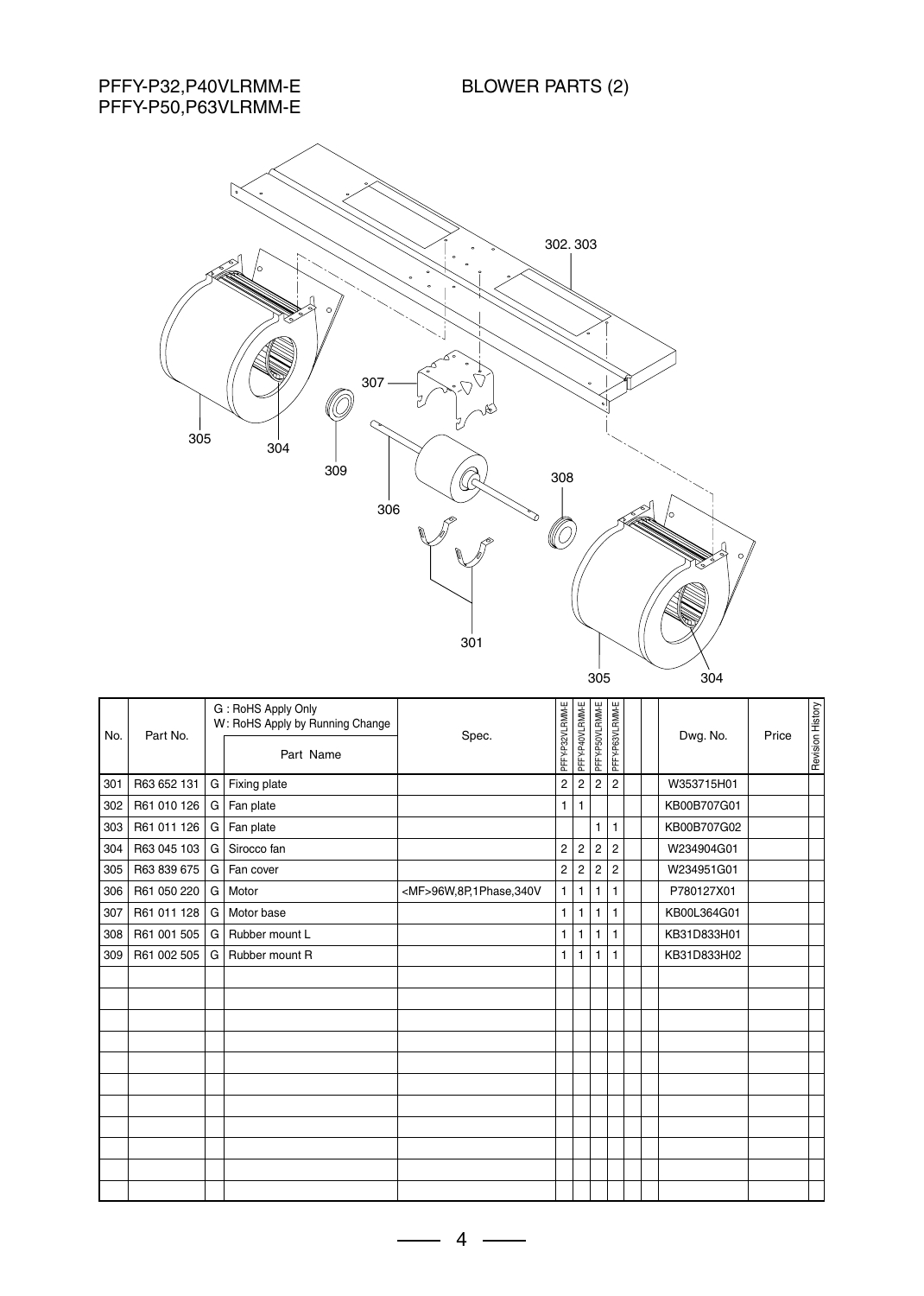PFFY-P20,P25,P32VLRMM-E PFFY-P40,P50,P63VLRMM-E



| No. | Part No.    |   | G: RoHS Apply Only<br>W: RoHS Apply by Running Change | Spec.             | PFFY-P20VLRMM-E | PFFY-P25VLRMM-E | PFFY-P32VLRMM-E | PFFY-P40VLRMM-E | PFFY-P50VLRMM-E | PFFY-P63VLRMM-E | Dwg. No.    | Price | Revision History |
|-----|-------------|---|-------------------------------------------------------|-------------------|-----------------|-----------------|-----------------|-----------------|-----------------|-----------------|-------------|-------|------------------|
|     |             |   | Part Name                                             |                   |                 |                 |                 |                 |                 |                 |             |       |                  |
| 401 | R61 055 280 | G | PCA board assy                                        | <b>INDOOR</b>     | 1               |                 | $\mathbf{1}$    | 1               | 1               | 1               | KE00D204G09 |       |                  |
| 402 | R61 008 280 | G | PCA board assy                                        | AD D              |                 |                 | 1               | 1               | 1               |                 | KE00D123G03 |       |                  |
| 403 | R61 002 246 | G | Terminal block                                        | $<$ TB2 $>$       | 1               |                 | 1               |                 | 1               |                 | BG00R200G26 |       |                  |
| 404 | R61 003 246 | G | Terminal block                                        | $<$ TB5 $>$       |                 |                 |                 |                 | 1               |                 | BG00R200G45 |       |                  |
| 405 | R61 004 246 | G | <b>Terminal block</b>                                 | $<$ TB15 $>$      | 1               |                 | $\mathbf{1}$    | 1               | 1               | 1               | BG00R200G15 |       |                  |
| 406 | R61 042 200 | G | Thermistor                                            | inlet <red></red> |                 |                 | 1               |                 | 1               |                 | RG71J628H05 |       |                  |
| 407 | R61 006 259 | G | Reactor                                               |                   |                 |                 |                 |                 |                 | 1               | P715434X01  |       |                  |
|     |             |   |                                                       |                   |                 |                 |                 |                 |                 |                 |             |       |                  |
|     |             |   |                                                       |                   |                 |                 |                 |                 |                 |                 |             |       |                  |
|     |             |   |                                                       |                   |                 |                 |                 |                 |                 |                 |             |       |                  |

 $5 -$ 

 $\overline{\phantom{0}}$